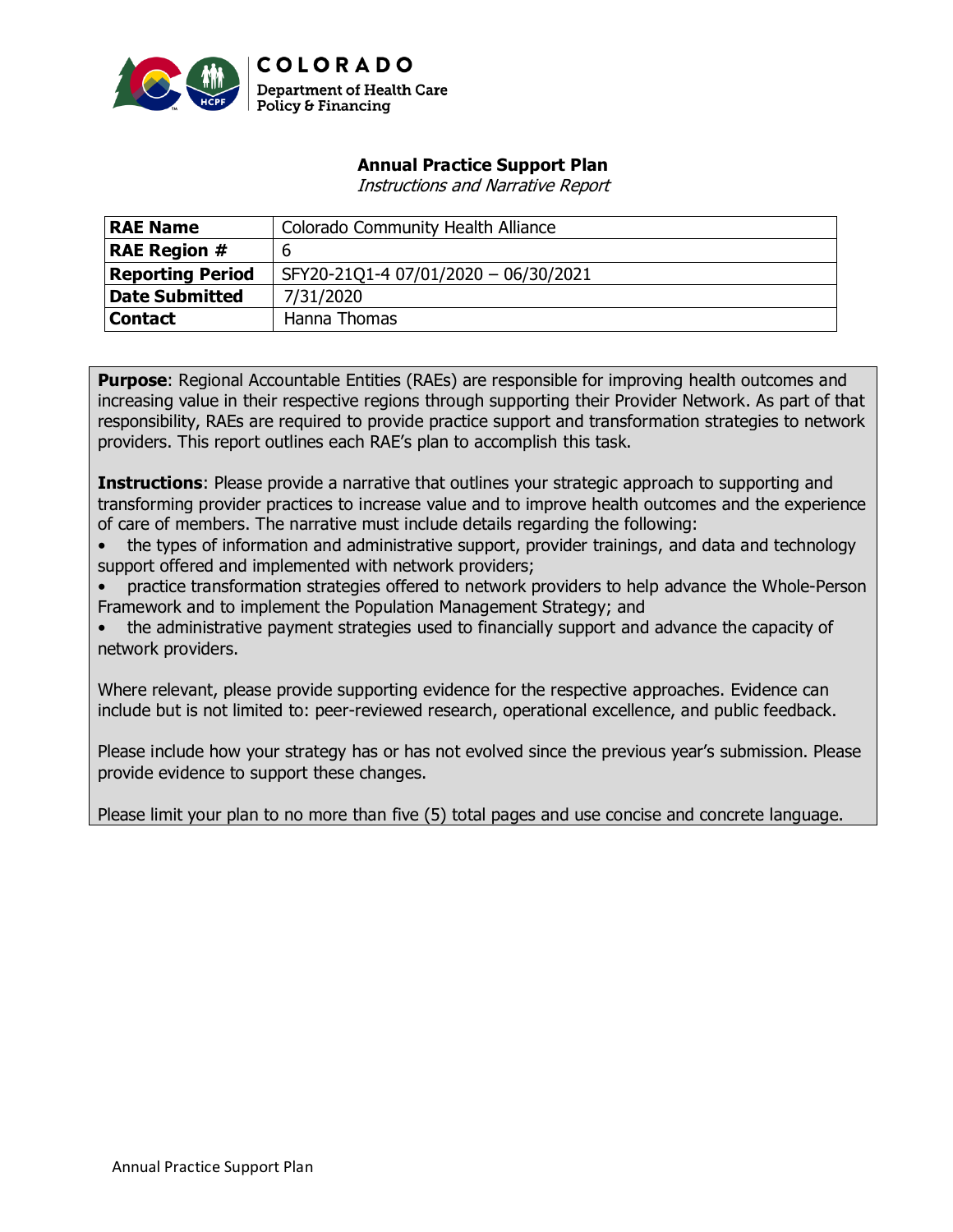

#### **Practice Support Plan Narrative**

CCHA's provider support plan utilizes a multidisciplinary team dedicated to providing assistance to primary care and behavioral health care providers in navigating Health First Colorado (Colorado's Medicaid Program) and achieving the goals of the ACC program. CCHA works with our providers to achieve these goals through educating providers about Health First Colorado benefits, providing them with necessary data, sharing best practices, and alignment of quality improvement activities and evidence based programs. To align with the shifting efforts of the ACC, Practice Transformation Coaches continue working with practices on all aspects of the quadruple aim, with particular attention to reduction in cost of care for FY20/21. Over the first years of the program, CCHA's focus on key performance indicators (KPIs) has resulted in a steady increase in well visits and dental visits. These efforts will be continued and expanded to include the population management strategies outlined below based on research that show practice transformation is a continuous process and that a focus on preventative care at the practice level may lead to reduction in hospitalizations and total cost of care.

#### **Informational and Administrative Support**

- CCHA's practice support team includes the following:
- *Network Managers -* Contract with providers, help with billing and coding issues, communicate policy changes, system updates, etc. Advocate for providers and act as a liaison between the Department of Health Care Policy and Financing (HCPF) and the provider network.
- *Practice Transformation Coaches (PTCs) -* Support quality improvement activities, data sharing, quality improvement tools, and establishing quality improvement teams, supporting providers with ACC initiatives such understanding and meeting the KPIs, the BH incentive, and the Alternative Payment Methodology (APM) measures; as well as aligning quality improvement activities.
- **Clinical Quality -** Collaborates with providers to improve the health outcomes for members, identify cost saving strategies, and increase member satisfaction through targeted interventions, data sharing, and continuous improvement activities.
- *Care Coordinators*  Provide comprehensive and integrated care coordination support, facilitate appointments with the PCMP and other specialists or specialty BH network providers, co-located care coordinators, establish processes for PCMPs to refer members for care coordination services and provide timely communication to PCMPs on care plans, community resource involvement and patient/family goals.
- *Community Liaisons*  Establish relationships and collaborate with community partners to promote health, meet regularly with organizations that provide medical and non-medical community-based resources, and provide updates to the provider community on which resources are available.

*Provider Training* - Providers will receive ongoing education on a monthly, quarterly and yearly basis; topics will be identified through various channels (i.e. benefit changes, HCPF policy, provider requests, etc). Trainings will be delivered through:

- Print communications (provider manuals, newsletters, clinical and non-clinical educational materials)
- Provider page and resources on the CCHA website
- In-person trainings (learning sessions, in-practice boot camps, Medicaid provider update meetings)
- Virtual trainings (live or recorded webinars)
- Provider open forums
- Provider orientations
- Provider portal, which is in progress and will be live by the end of the year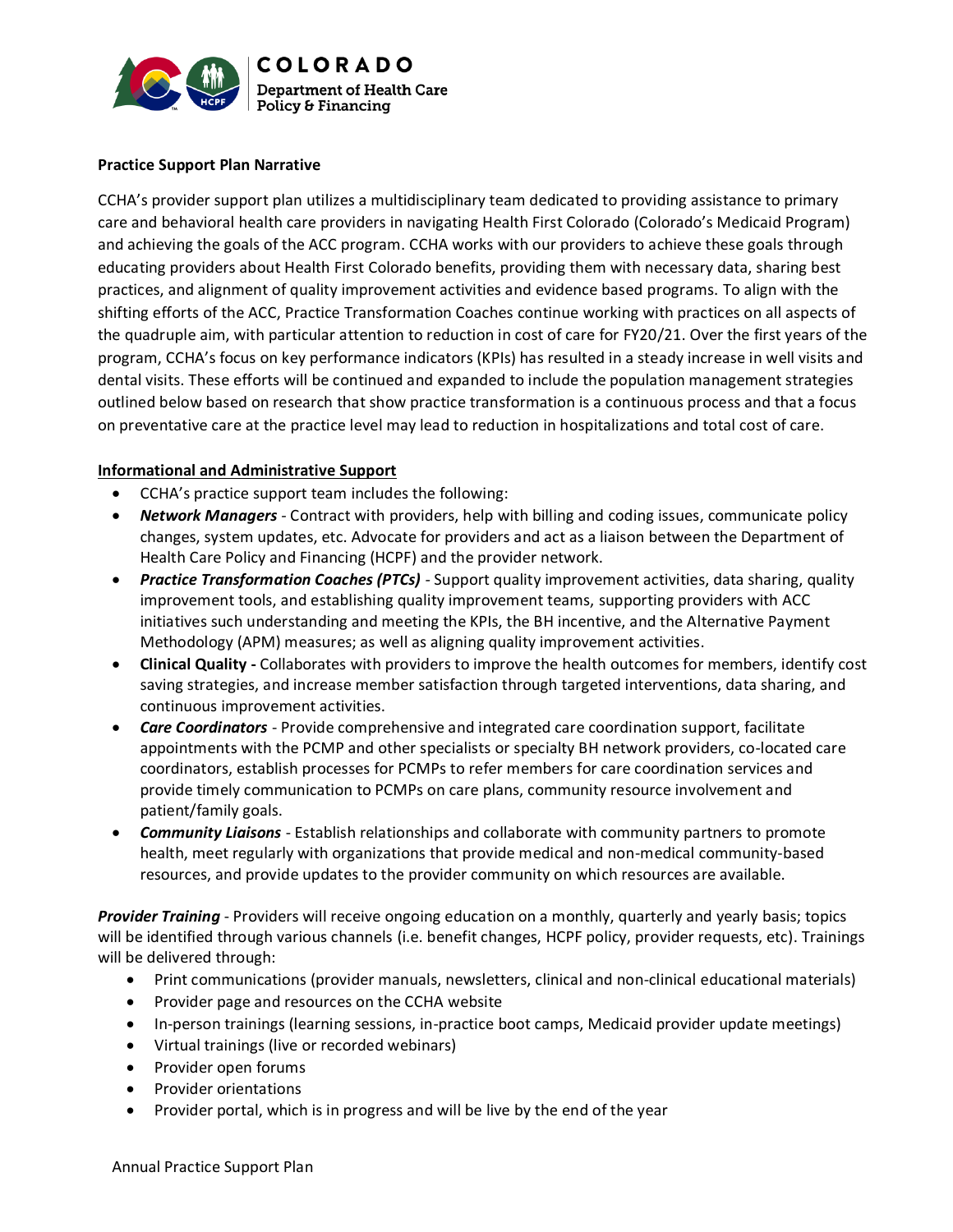

**COLORADO Department of Health Care**  $\mid$  Policy & Financing

*Provider Manuals* - Provider Manuals outline the requirements with which network providers must comply. Updated at least annually, or as needed, CCHA publishes manuals specific to physical health and behavioral health providers. They are available via the CCHA website and provider memos or bulletins will be sent by email, standard U.S. Mail or fax and may serve to amend or update the information in the provider manual between editions.

*Provider Orientation* **–** New physical health providers receive a formal orientation by a Network Manager. This orientation includes a review of the provider manual and CCHA policies and procedures. CCHA makes every effort to schedule initial training of newly contracted providers or provider groups within thirty (30) calendar days of their participating status date or contract effective date, dependent on practice schedules. CCHA will communicate sessions offered to all providers via mailings and/or provider website postings. Training may be offered in either large group settings, virtually via webinars, or in-person. Provider orientations for behavioral health providers will include elements specific to capitated behavioral health such as utilization management and the claims submission process.

*Website* -The CCHA website, [CCHAcares.com,](http://www.cchacares.com/) has information for providers and members regarding CCHA, Health First Colorado, the ACC, and health resources. The website is available in English and Spanish and includes a robust provider directory, community resources, educational materials, a health library with hundreds of health topics, and other health care information. The CCHA Program Improvement Advisory Committee minutes are also available on the website for providers to review and learn how to be involved.

- *Language Options* The website is in English and Spanish and can be changed by selecting the language at the top of the homepage. The website is also built with Google translate so that other languages can be translated by Google at the click of a button.
- *Patient Education* All Health First Colorado and vendor information is listed and explained on the website to help members navigate the resources available to them. Information about staying healthy, emergency department (ED) utilization, choosing a doctor, etc., is also included on the website.

*Materials* – CCHA has developed a wide array of practice support and member materials to help explain the ACC and educate members about their health. Practice materials can be ordered for free from the website and include items such as a CCHA Quick Reference Guide, depression screening guides and tools, behavioral health referral guides, and KPI reference guides. Member materials include the Map to Medicaid brochures, care coordination brochures, prevention topics, behavioral health guides/referral information, general disease education materials, and more. Examples of these materials are available upon request.

#### **Whole Person Care and Population Management Strategies**

CCHA relies on the quadruple aim as the overarching vision to drive successful population management and recognizes that our provider network plays an integral part in achieving these goals. As described in detail in our Population Management Strategic Plan, CCHA's Population Management Program is built upon understanding the population we serve and aligning our interventions to meet the unique needs and complexities of our members, supporting the providers that serve our members, and forming strong community partnerships. CCHA is focusing on using evidence-based models, aligning with provider interests and focus areas, and feedback from our performance improvement advisory committee as we continue to develop, evaluate, and modify interventions related to chronic conditions. Throughout the past year, CCHA has worked with providers to identify existing programs related to chronic conditions and supported providers as they transitioned into telehealth services for some appointments and throughout the COVID crisis. Each month, CCHA stratifies and revises our outreach and interventions using RAE level data provided by HCPF, uses claims data to feed internal dashboards, and receives referrals from the PCMPs and community entities. Additionally, PTCs and clinical quality teams provide detailed data and high risk member lists to practices and behavioral health entities identifying their complex and high-cost members. These member lists help providers to recognize which

Annual Practice Support Plan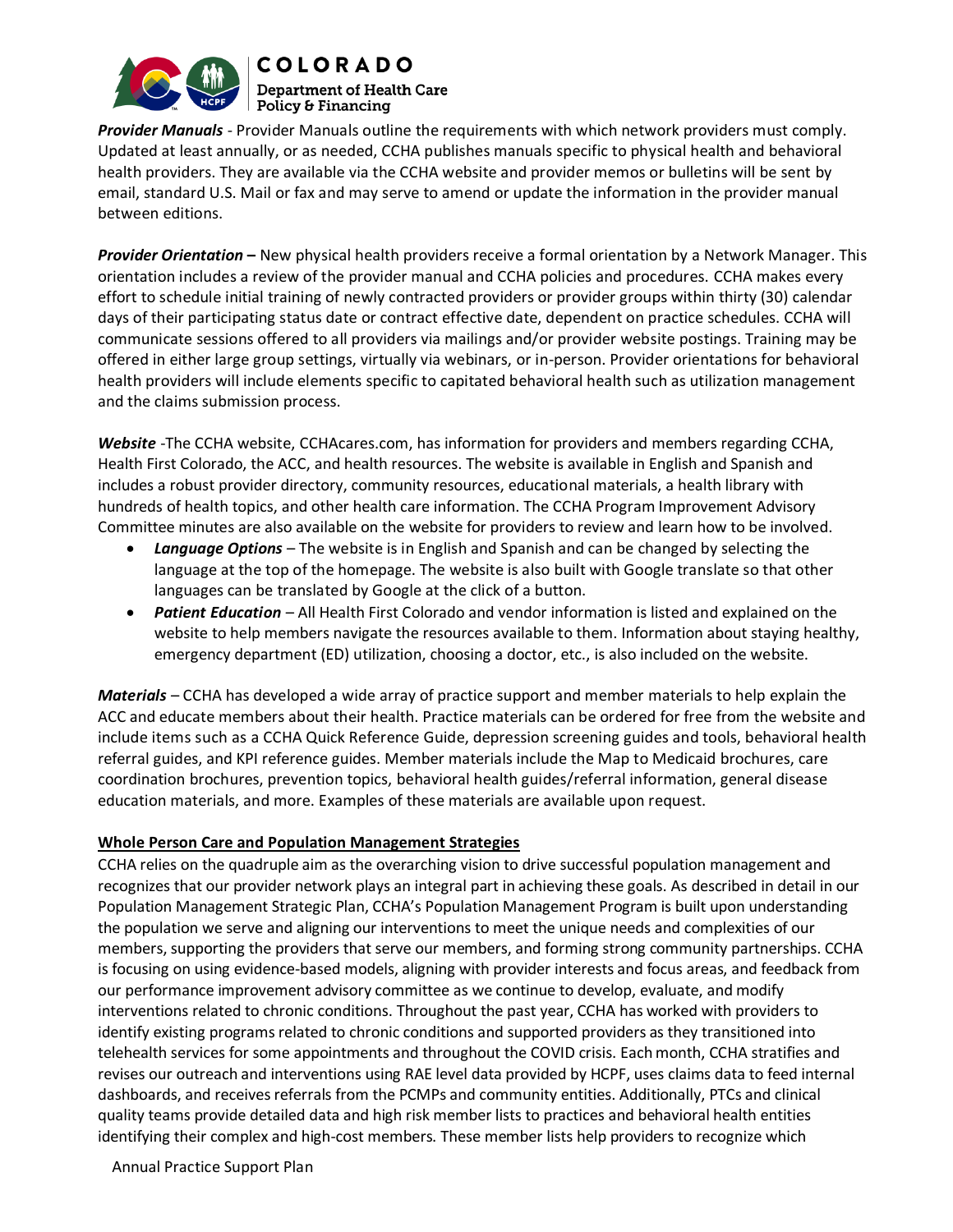

members may benefit from care coordination and wrap around services with within their own systems, in the case of the ACNs, or refer them to CCHA for care coordination.

CCHA is also committed to the objective and systematic monitoring and ongoing evaluation of the quality, safety, and effectiveness of our provider network. This multidimensional approach enables the team to focus on opportunities for improving clinical care, service quality, member safety, and member experience. Over the next year, CCHA will continue to monitor the quality of services provided and implement new quality improvement strategies to improve these services. In order to achieve these goals, new partnerships with top volume behavioral health providers will be created and cycles of continuous improvement will be facilitated through behavioral health focused scorecards and quality dashboards. Quality improvement interventions will be implemented with the goal of increased member safety, improved functional outcomes, and increased satisfaction with services.

Beginning this year, practice transformation coaches will also provide practices, including ACNs, with practice profiles, which will give providers a more in depth look at their Medicaid population and costs related to them. These will include patients' spend related to professional and outpatient services, long-term care services, hospital services, and home and community based services. These profiles also show the top providers and services by cost related to home health and home and community based services and provides an in depth look at pharmacy claims, showing the top medications, pharmacies, and therapeutic drug classes by cost. Utilizing this information, CCHA will work with ACNs and other providers to ensure programming related to complex members best addresses member needs and leads to positive outcomes. Additionally, CCHA will be launching our provider portal and have at least 10 practices enrolled and engaged by the end of the year.

CCHA supports non-ACN providers with care coordination efforts including our recently created condition management program. Through this program, Care Coordinators will be able to identify members facing various conditions and help them connect with their PCMPs and specialists to obtain needed care in addition to collaborating with the member's entire care team to provide disease education and motivational interviewing techniques to engage the members in their own care. CCHA is also using research-based risk stratification to identify members with chronic conditions who may benefit from more comprehensive care coordination services or community resources. Starting with diabetes, CCHA's PTCs willsupport implementation of evidence-based clinical guidelines related to chronic condition management at practices. The PTCs will help guide practices quality improvement activities related to condition management and providing supporting data to evaluate these initiatives.

In addition to condition management, PTCs aid practices in promoting wellness and establishing relationships between the members and their PCMP, which is shown to lead to positively influence patient outcomes. PTCs provide practices with their Medicaid rosters, which indicate if the member is verified, meaning that the member has received services from the practice in the previous 24 months. This data allows the practice to identify all of their Health First Colorado members and including unverified members who haven't been seen within the previous 24 months and may have unmet health care needs. PTCs review this data with practices at least monthly and also utilize this time to address key performance indicators that may indicate gaps in care for members, such as well visits, dental visits, and ED utilization.

Finally, PTCs will work with practices to implement sustainable telehealth services, including sharing best practices, once the emergency rule expires, with the goal of increasing the number of telehealth PCMPs with telehealth office visits for members who don't have easy access to providers in the area. Education and information related to billing, coding, and best practices will be continually be shared with practice in additional to formal training, by way of webinar, to update providers on changes to telehealth benefits.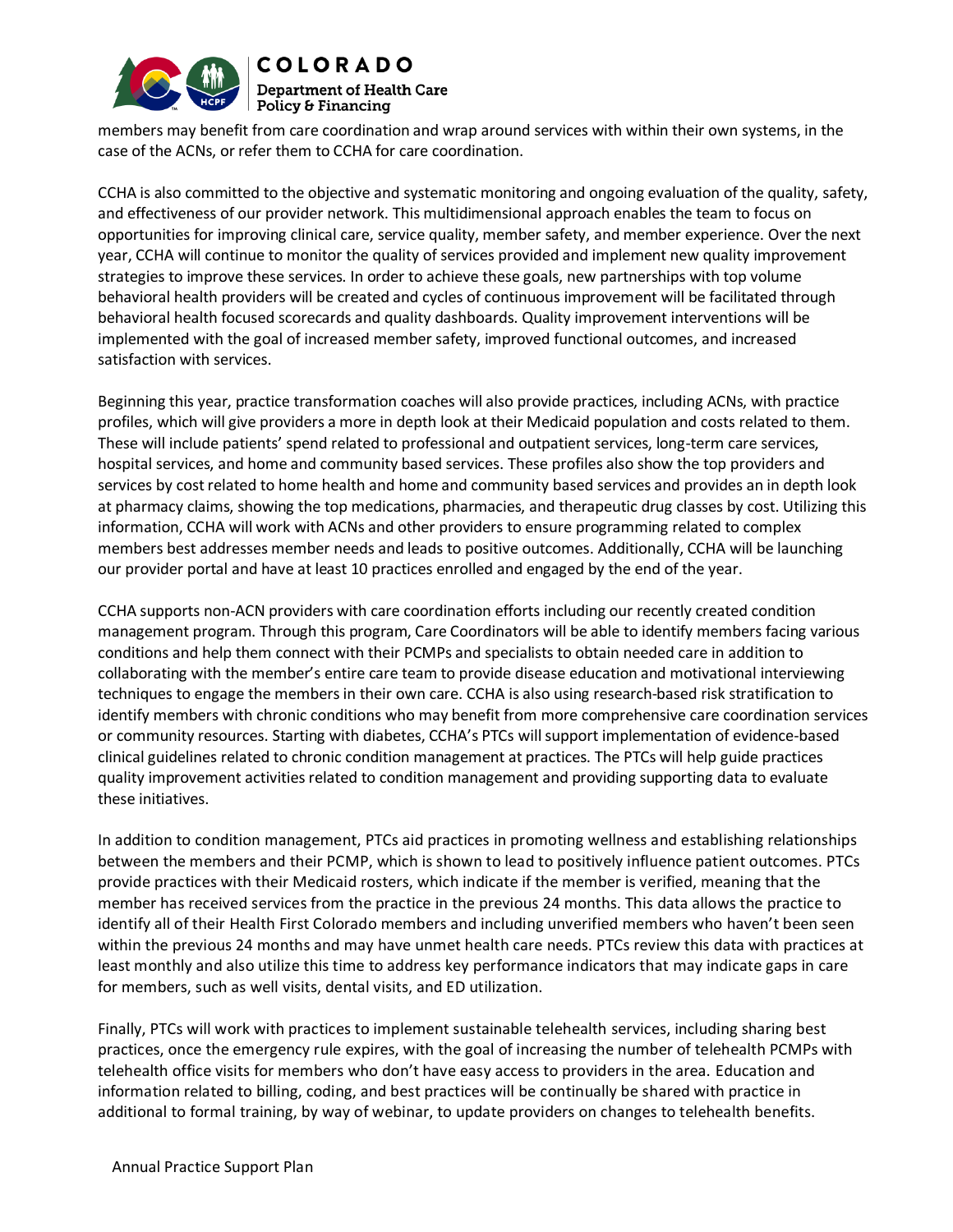

**COLORADO Department of Health Care Policy & Financing** 

#### **Payment Strategies**

## *Administrative payment strategies*

### *Per Member Per Month Value-based Payment (PCMPs)*

CCHA has implemented a tiered per member per month (PMPM) payment strategy to encourage providers to outreach members. Under this arrangement, PCMPs receive a minimum PMPM for members attributed to the PCMP and an enhanced PMPM for attributed members that had a claim with the PCMP in the last 24 months (i.e. a verified relationship). While there weren't significant changes in the ratio of verified to unverified over the previous year, CCHA was successful in introducing providers to this type of arrangement identified ways in which the program shall involve. In this state fiscal year, CCHA plans to change this payment arrangement to incent quality care for complex members within innovative, sustainable infrastructure through the following: a higher PMPM for members with complex needs; incent providers to create evidenced-based programming for condition management; and pay less for members who are not utilizing any Medicaid services.

For the remainder of CY20, PCMPs that demonstrated behavioral health integration will continue receiving an additional PMPM payment through CCHA's Primary Care Integration Program. Practices had to meet eligibility requirements for this program as of January 2020 and the program runs for one year.

#### *COVID Support*

As described in our COVID part 1 deliverable, CCHA conducted a provider survey to determine what impact COVID was having on member care and their knowledge on available financial assistance. CCHA utilized the results of this survey to assess the best ways to support providers operationally and financially moving forward, such as supporting all behavioral and physical health providers in implementing telemedicine policies and procedures so that access wouldn't be impacted. Billing, coding resources, and training materials were made available to providers related to support this change in telehealth requirements.

In the survey mentioned above, 50% of providers who responded have already applied for financial assistance. To further support providers financially through these difficult times, CCHA created a COVID Support Fund for providers with the performance pool dollars earned by CCHA from the previous fiscal year. Providers that were eligible for this fund are safety net clinics, federally qualified health centers, and practices with less than 500 employees that are not part of a health system or national company; providers must also have at least 300 CCHA members attributed to their practice. The expectation of providers who received support through this fund is that they will use it to ensure practices return to pre-COVID operations and offer the quality, comprehensive care that members need. Once a practice recovers operationally, CCHA expects that remaining unused funds be specifically directed towards the care of members with chronic conditions, including those who are receiving long term service and supports and/or are high utilizers of the health care system, specifically identified as complex by the Department. Since funds have been distributed, CCHA has been checking with providers about their intention for and/or use of these funds in hopes that practices share stories related to how the COVID Support Fund enabled their practice to better serve CCHA members. CCHA is anticipating utilizing a similar methodology for performance pool dollars earned in this fiscal year.

#### *Key Performance Indicator Incentive Payment Strategies*

CCHA is committed to investing all KPI incentive dollars back into the community. 75% of funds go back PCMPs through the Provider Incentive Program, while the remaining 25% of funds are directed to community partners through the Community Incentive Program to fund innovative projects that address high priority community and member needs. Community Incentive Program awards are determined by the regional Program Improvement Advisory Committee (PIAC), annually.

#### *CCHA Primary Care Medical Provider Incentive Program*

This program is funded using incentive payments CCHA has earned for achieving KPI goals set by HCPF. In